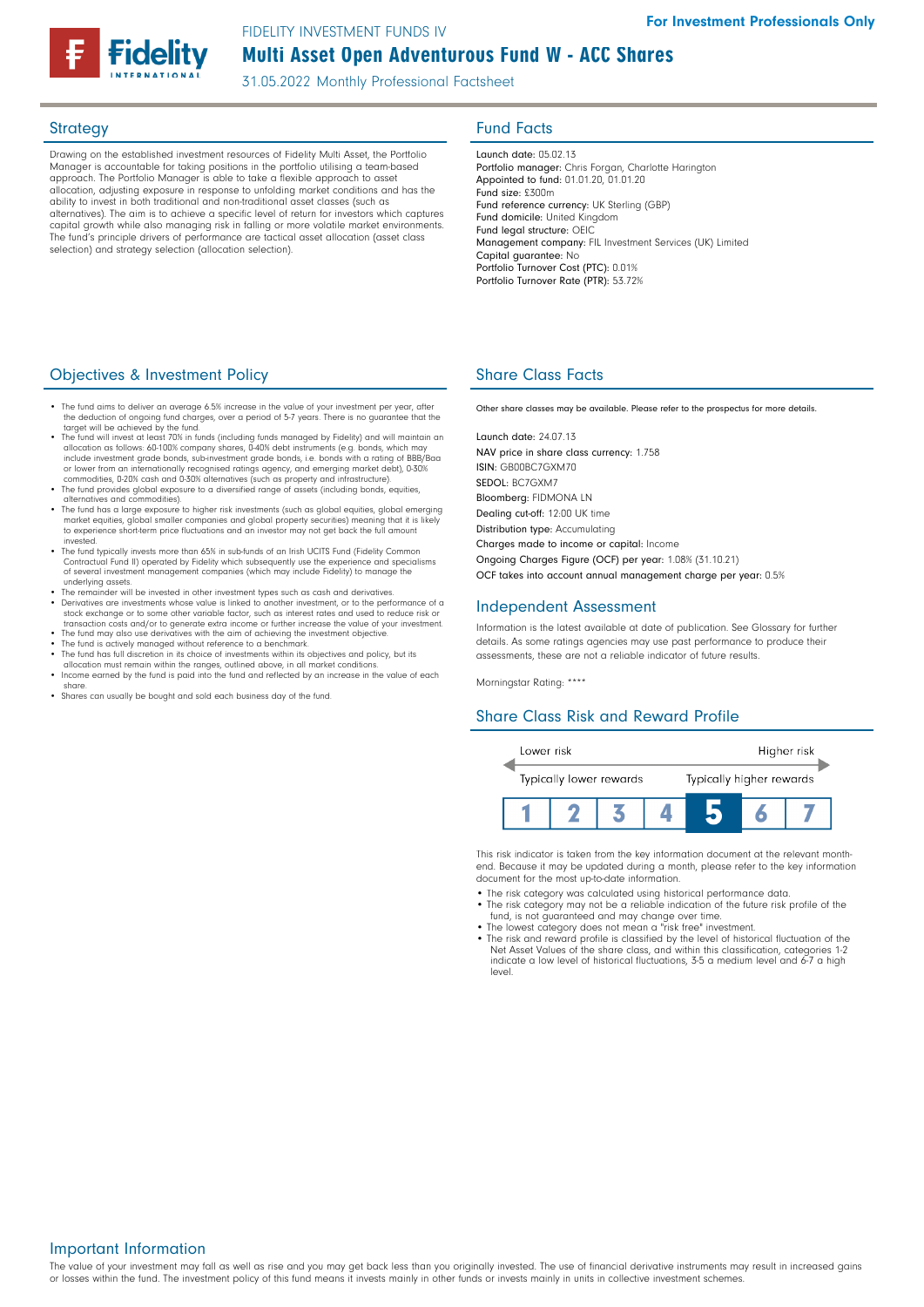

# Multi Asset Open Adventurous Fund W - ACC Shares

31.05.2022 Monthly Professional Factsheet

Past performance is not a reliable indicator of future results. The fund's returns can be affected by fluctuations in currency exchange rates.

#### Performance Comparator(s)

Comparative index **IA Flexible Investment** 

The fund has no formal benchmark.

The comparative index (the relevant Investment Association peer group) is shown for comparative purposes only.



Performance is shown for the last five years (or since launch for funds launched within that period).

### Performance for calendar years in GBP (%)



# Performance to 31.05.22 in GBP (%)

|                         |                          |                |                          |        |                 |      | Since     |
|-------------------------|--------------------------|----------------|--------------------------|--------|-----------------|------|-----------|
|                         | 1 <sub>m</sub>           | 3 <sub>m</sub> | <b>YTD</b>               | 1vr    | 3yr             | 5yr  | 24.07.13* |
| Fund cumulative growth  | 0.2                      | 0.9            | $-2.2$                   | 3.0    | 24.9            | 33.7 | 75.8      |
| Index cumulative growth | $-1.2$                   | $-0.4$         | $-6.8$                   | $-1.5$ | 19.7            | 25.0 | 65.9      |
| Fund annualised growth  | $\sim$                   | $\sim$         | $\overline{\phantom{a}}$ | 3.0    | $^{\prime}$ . / | 5.9  | 6.6       |
| Index annualised growth | $\overline{\phantom{a}}$ | $\sim$         | $\sim$                   | -1.5   | 6.2             | 4.6  | 5.9       |

Source of fund performance and volatility and risk measures is Fidelity. Performance is excluding initial charge. Basis: bid-bid with income reinvested, in GBP, net of fees. \*Performance commencement date.

### Cumulative performance in GBP (rebased to 100) Performance for 12 month periods in GBP (%)



### Volatility & Risk (3 years)

| Annualised Volatility: fund (%) | 11.17 | <b>Annualised Alpha</b>       | 1.71 |
|---------------------------------|-------|-------------------------------|------|
| <b>Relative Volatility</b>      | 0.98  | Beta                          | 0.95 |
| Sharpe Ratio: fund              | 0.66  | Annualised Tracking Error (%) | 2.60 |
| Sharpe Ratio: index             | 0.52  | Information Ratio             | 0.58 |
|                                 |       | R <sup>2</sup>                | 0.95 |

Calculated using month-end data points. Definitions of these terms can be found in the Glossary section of this factsheet.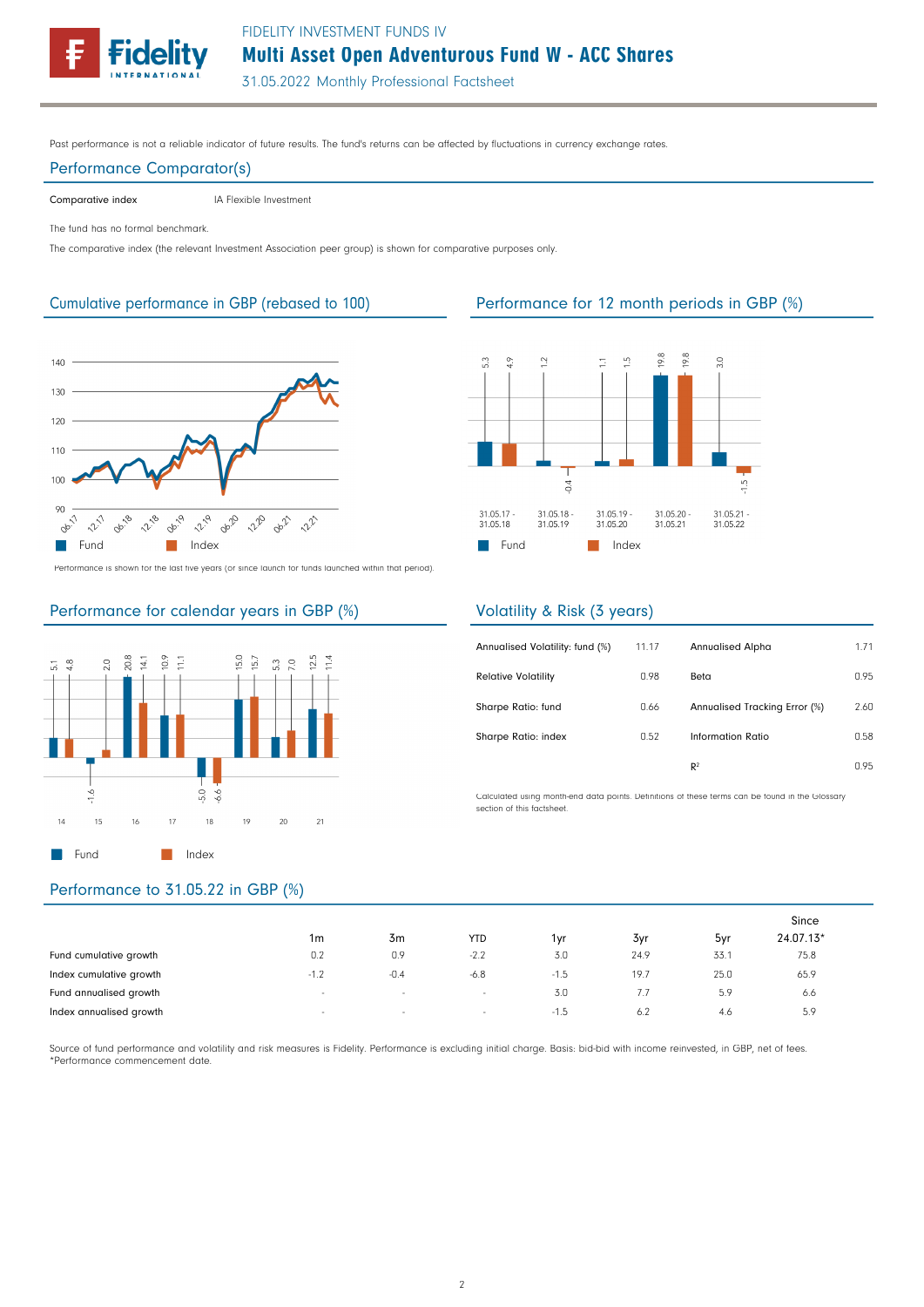

31.05.2022 Monthly Professional Factsheet

#### Introduction

This factsheet contains information about the composition of the fund at a particular point in time. It aims to help you understand how the fund manager is positioned to achieve the fund's objectives.

The asset class breakdown displays the totals for funds, as well as other investments (which could include derivatives), in each category. Where derivatives are held, their contribution to the total is included on an exposure basis – ie an amount equivalent to the value that would have been invested in a fund to produce an equivalent holding. Where derivatives are used they may cause fund totals to exceed 100% (although very minor differences could be attributable to rounding).

The Top Allocations table shows the manager's choice of individual funds and other investments (including derivatives and cash held as a strategic investment). Derivatives are shown on an exposure basis.



| Growth Assets             | 70 4  |
|---------------------------|-------|
| <b>Hedging Assets</b>     | 14.5  |
| Diversifying Assets       | 1 N 9 |
| Cash and Other Strategies | 6 N   |
| Uninvested Cash & Other   | n n   |
|                           |       |

### Breakdown by Asset Class (% TNA) Breakdown within Asset Class (% TNA)

| Asset Class               | Sub-Asset Class                 | $%$ TNA |
|---------------------------|---------------------------------|---------|
| Growth Assets             |                                 | 70.4    |
|                           | North American Equities         | 21.7    |
|                           | <b>UK Equities</b>              | 15.5    |
|                           | <b>European Equities</b>        | 10.9    |
|                           | Pacific ex Japan Equities       | 9.2     |
|                           | Japan Equities                  | 5.8     |
|                           | <b>Emerging Market Equities</b> | 4.6     |
|                           | Global Equities                 | 2.7     |
| <b>Hedging Assets</b>     |                                 | 14.5    |
|                           | <b>US Government Bonds</b>      | 5.8     |
|                           | Gold                            | 4.5     |
|                           | Global Aggregate Bonds          | 3.4     |
|                           | Volatility                      | 0.8     |
| Diversifying Assets       |                                 | 10.9    |
|                           | Sub IG Bonds                    | 5.0     |
|                           | Absolute Return Government Bond | 3.5     |
|                           | Macro Absolute Return           | 7.4     |
|                           | Subordinated Debt               | 0.0     |
| Cash and Other Strategies |                                 | 6.0     |
|                           | Cash & Other Assets             | 6.0     |
| Uninvested Cash & Other   |                                 | 0.0     |
| Total                     |                                 | 101.9   |

## Top Allocations (% TNA)

| Allocation                                                                               | Sub-Asset Class                 | % TNA |
|------------------------------------------------------------------------------------------|---------------------------------|-------|
| Fidelity UK Equity Fund I-ACC-GBP                                                        | <b>UK Equities</b>              | 15.5  |
| Fidelity North America Equity Fund I-ACC-<br><b>USD</b>                                  | North American Equities         | 15.3  |
| Fidelity Europe ex-UK Equity Fund I-ACC-Euro                                             | European Equities               | 12.7  |
| Fidelity Asia Pacific ex-Japan Equity Fund I-<br>ACC-USD                                 | Pacific ex Japan Equities       | 9.2   |
| <b>Fidelity Global Emerging Markets Equity</b><br>Fund I-ACC-USD                         | <b>Emerging Market Equities</b> | 6.6   |
| The Sterling Fund Class C Accumulating<br>Shares                                         | Cash & Other Assets             | 6.0   |
| US 10YR NOTE FUT (CBT)SEP22 TYU2                                                         | <b>US Government Bonds</b>      | 5.8   |
| Fidelity Japan Equity Fund I-ACC-JPY                                                     | Japan Equities                  | 4.7   |
| Brevan Howard Absolute Return Government Absolute Return Government<br>Bond Fund A1M GBP | <b>Bond</b>                     | 3.5   |
| Fidelity Global Sub-IG Fixed Income Fund I-<br>ACC-GBP                                   | Sub IG Bonds                    | 3.5   |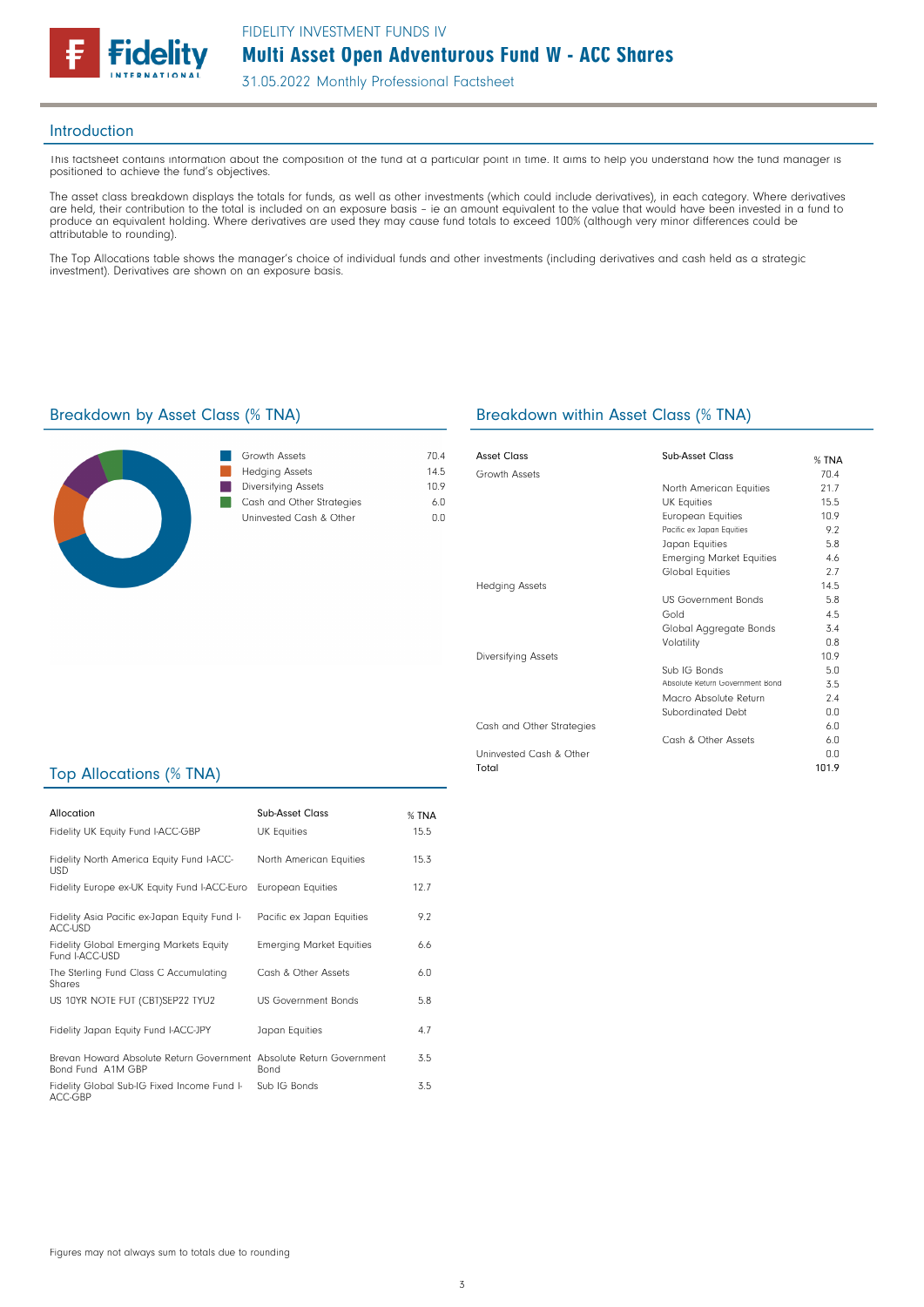

31.05.2022 Monthly Professional Factsheet

## Attribution

Total

Performance attribution is produced in the currency shown below. For funds with multiple share classes, the attribution return reflects the aggregate performance across all the share classes. It may therefore deviate from the published return for a particular share class. When using the analysis for hedged share classes, please consider that the attribution is shown before the impact of hedging.

The contributions shown in the table are before the impact of charges. If charges are applied, their effect is captured in the "Other" category in the table and will also be reflected in the fund return.

| Currency of attribution | UK Sterling (GBP) |
|-------------------------|-------------------|
| One month return (%)    | 0.10              |

## Contribution Summary (%)

#### RANKED BY ABSOLUTE PERFORMANCE CONTRIBUTION

0.10

| Sub-Asset Class                 | Performance<br>Contribution |
|---------------------------------|-----------------------------|
| European Equities               | 0.16                        |
| Pacific ex Japan Equities       | 0.14                        |
| Macro Absolute Return           | 0.08                        |
| <b>Emerging Market Equities</b> | 0.06                        |
| Cash & Other Assets             | 0.06                        |
| <b>UK Equities</b>              | 0.05                        |
| Japan Equities                  | 0.03                        |
| <b>US Government Bonds</b>      | 0.03                        |
| Absolute Return Government Bond | 0.01                        |
| Volatility                      | 0.00                        |
| Global Aggregate Bonds          | 0.00                        |
| Chinese Government Bonds        | 0.00                        |
| Subordinated Debt               | 0.00                        |
| Global Equities                 | $-0.03$                     |
| Sub IG Bonds                    | $-0.08$                     |
| Gold                            | $-0.16$                     |
| North American Equities         | $-0.18$                     |
|                                 |                             |
| Uninvested Cash and Other       | $-0.07$                     |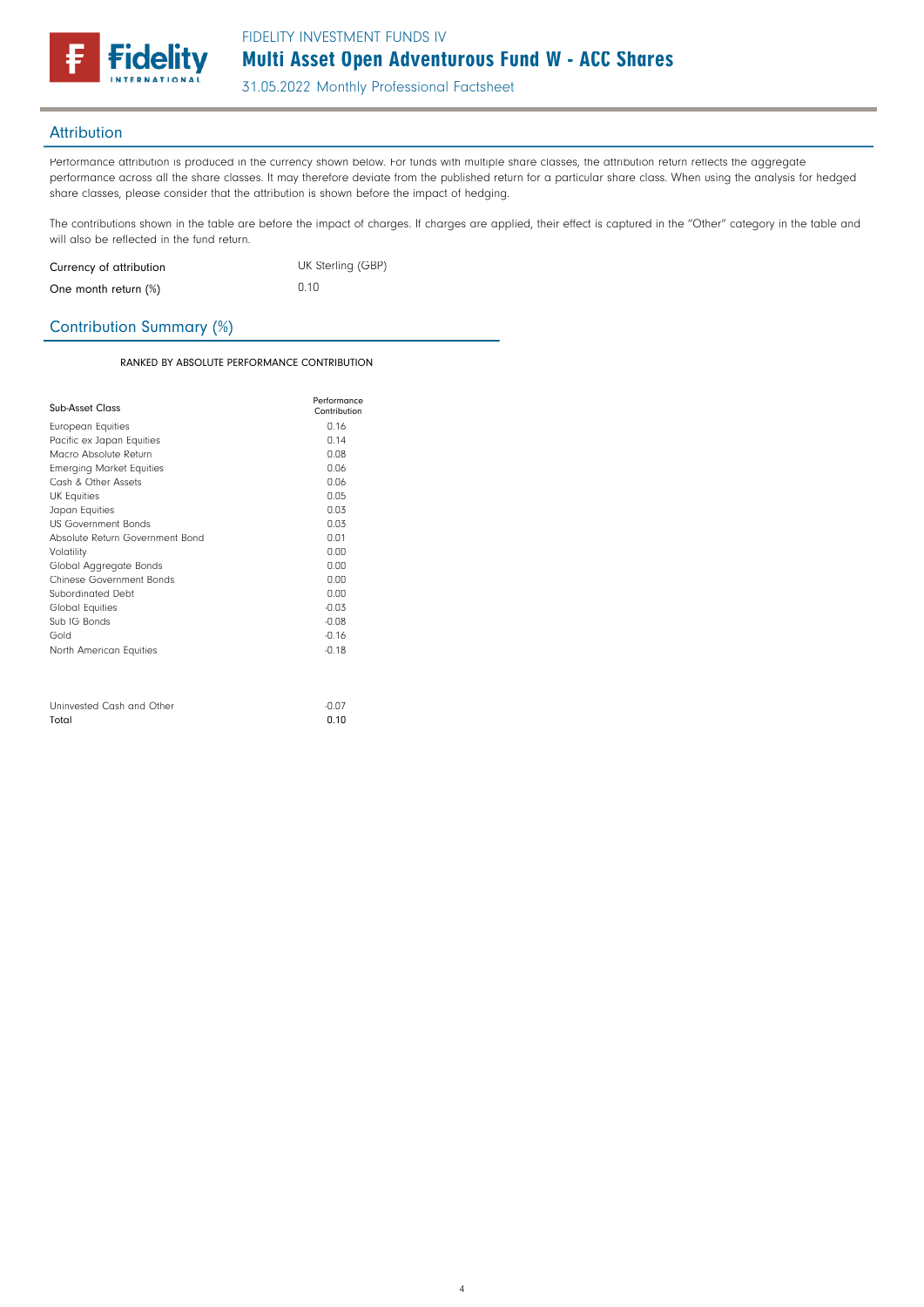

31.05.2022 Monthly Professional Factsheet

### Glossary / additional notes

**Fidelity** 

#### Volatility & Risk

**Annualised volatility:** a measure of how variable returns for a fund or comparative market index have been around their historical average (also known as "standard deviation"). Two funds may<br>produce the same return over a calculation is the standard deviation of 36 monthly returns presented as an annualised number. Volatility for funds and indices are calculated independently of each other.

**Relative volatility:** a ratio calculated by comparing the annualised volatility of a fund to the annualised volatility of a comparative market index. A value greater than 1 indicates the fund has been<br>more volatile than t measure of 0.8 would mean the fund has been 20% less volatile than the index.

**Sharpe ratio:** a measure of a fund's risk-adjusted performance, taking into account the return on a risk-free investment. The ratio allows an investor to assess whether the fund is generating adequate the fund is generati

**Annualised alpha:** the difference between a fund's expected return (based on its beta) and the fund's actual return. A fund with a positive alpha has delivered more return than would be expected given its beto

**Beta:** a measure of a fund's sensitivity to market movements (as represented by a market index). The beta of the market is 1.00 by definition. A beta of 1.10 shows that the fund could be expected to<br>perform 10% better tha

**Annualised tracking error:** a measure showing how closely a fund follows the index to which it is being compared. It is the standard deviation of the fund's excess returns. The higher the fund's<br>tracking error, the higher

**Information ratio:** a measure of a fund's effectiveness in generating excess return for the level of risk taken. An information ratio of 0.5 shows the fund has delivered an annualised excess return<br>equivalent to half the

R": a measure representing the degree to which a fund's return can be explained by the returns of a comparative market index. A value of 1 signifies the fund and index are perfectly correlated. A<br>measure of 0.5 means only correlation between fund and index).

#### **Ongoing charges**<br>The ongoing charge

The ongoing charges figure represents the charges taken from the fund over a year. It is calculated at the fund's financial year end and may vary from year to year. For classes of funds with fixed<br>ongoing charges, this may

The types of charges included in the ongoing charges figure are management fees, administration fees, custodian and depositary fees and transaction charges, shareholder reporting costs,<br>regulatory registration fees, Direct

undertaking. For more information about charges (including details of the fund's financial year end), please consult the charges section in the most recent Prospectus.

#### Historic yield

The historic yield for a fund is based on its dividends declared over the preceding 12 months. It is calculated by summing the dividend rates declared in that period, divided by the price as at the<br>date of publication. Dec

#### Sector/industry classification

**GICS:** The Global Industry Classification Standard is a taxonomy mainly used across MSCI and S&P indices in which each company is assigned by its principal business activity to one of 11 sectors, 24<br>industry groups, 69 in

**ICB:** The Industry Classification Benchmark is a taxonomy mainly used across FTSE Russell indices in which each company is assigned by its principal business activity to one of 11 industries, 20<br>supersectors, 45 sectors a

**TOPIX:** Tokyo stock Price Index, commonly known as TOPIX, is a stock market index for the Tokyo Stock Exchange (TSE) in Japan, tracking all domestic companies of the exchange's First Section. It is<br>calculated and publishe

**IPD** means the Investment Property Databank who are a provider of performance analysis and benchmarking services for investors in real estate. IPD UK Pooled Property Funds Index - All Balanced<br>Funds is a component of the

#### Independent Assessment

**Scope Fund Rating:** The rating measures how well a fund has balanced risk and reward relative to its peers. The rating is based solely on performance for funds with a five year track record. Funds<br>with a shorter history a and  $F =$  poor.

**Morningstar Star Rating for Funds:** The rating measures how well a fund has balanced risk and reward relative to its peers. Star ratings are strictly based on past performance and Morningstar<br>suggests investors use them t

**Primary share class:** is identified by Morningstar when the analysis calls tor only one share class per fund to be in the peer group. It is the share class Morningstar recommends as the best proxy for<br>the portfolio for th

Portfolio Turnover Rate (PTR) and Portfolio Turnover Cost (PTC), where shown: SRDII does not define a methodology for these values; ours is as follows: PTR = (purchases of securities + sales of<br>securities) minus (subscript minus implicit costs.